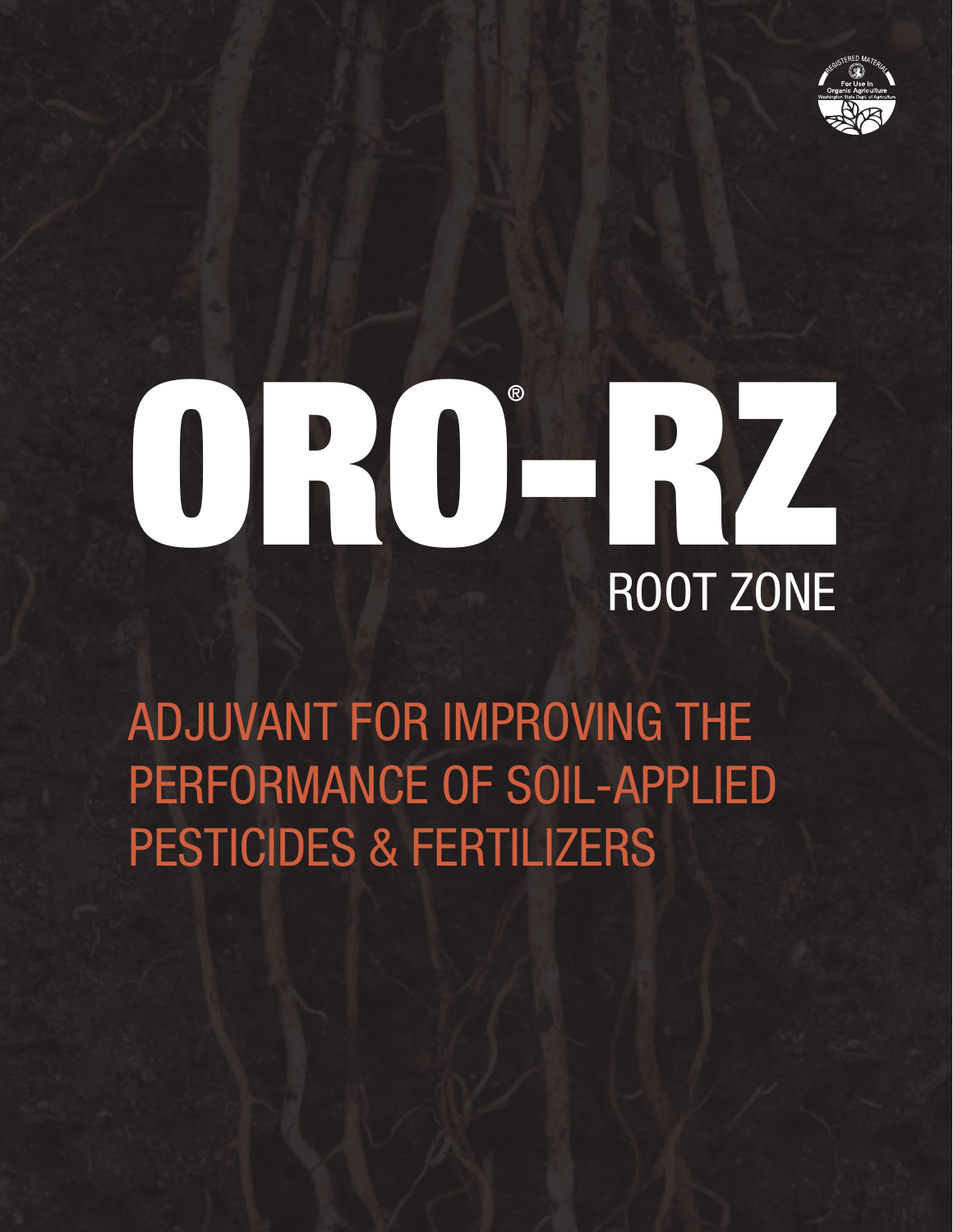# ORO<sup>®</sup>-RZ Boosts the Performance of Soil-Applied Pesticides

ORO®-RZ Adjuvant should be added to the spray tank with all your soil-applied herbicides, fungicides, insecticides and nutrients. It improves the penetration and uniform distribution of applications in the soil profile to deliver better pest control and plant nutrition.

ORO-RZ can boost pesticide and fertilizer performance by:

#### DISTRIBUTING PRE-EMERGENT HERBICIDES EVENLY

The key to outstanding pre-emergent weed control is to create an uninterrupted blanket of herbicide, horizontally and vertically, within the soil profile where weed seeds germinate. Any breaks or areas left untreated allow weed germination that will probably require an additional post-emergent application to control. ORO-RZ, with its excellent penetrating and spreading ability, will distribute a pre-emergent herbicide application uniformly within the soil to prevent gaps in protection.

#### SURROUNDING THE VULNERABLE IN-SOIL PORTION OF A CROP

Most crops have an in-soil portion that is the target of a disease or insect attack. A fungicide or insecticide application needs to surround these plant parts in order to protect them against infestation. ORO-RZ, with its ability to distribute a spray application thoroughly throughout the soil profile, envelops these portions of the plants with the pesticide solution to protect them against attack.

#### ELIMINATING HYDROPHOBIC SOIL DEAD SPOTS

The OROWET® technology used in ORO-RZ allows the spray solution to penetrate hydrophobic soil areas to deliver pesticides to areas that can harbor diseases, weed seeds and insects. Without ORO-RZ these areas of soil would repel the pesticide solution, leading to possible weed germination and disease and insect infestation.

For more detailed information go to oro-rzusa.com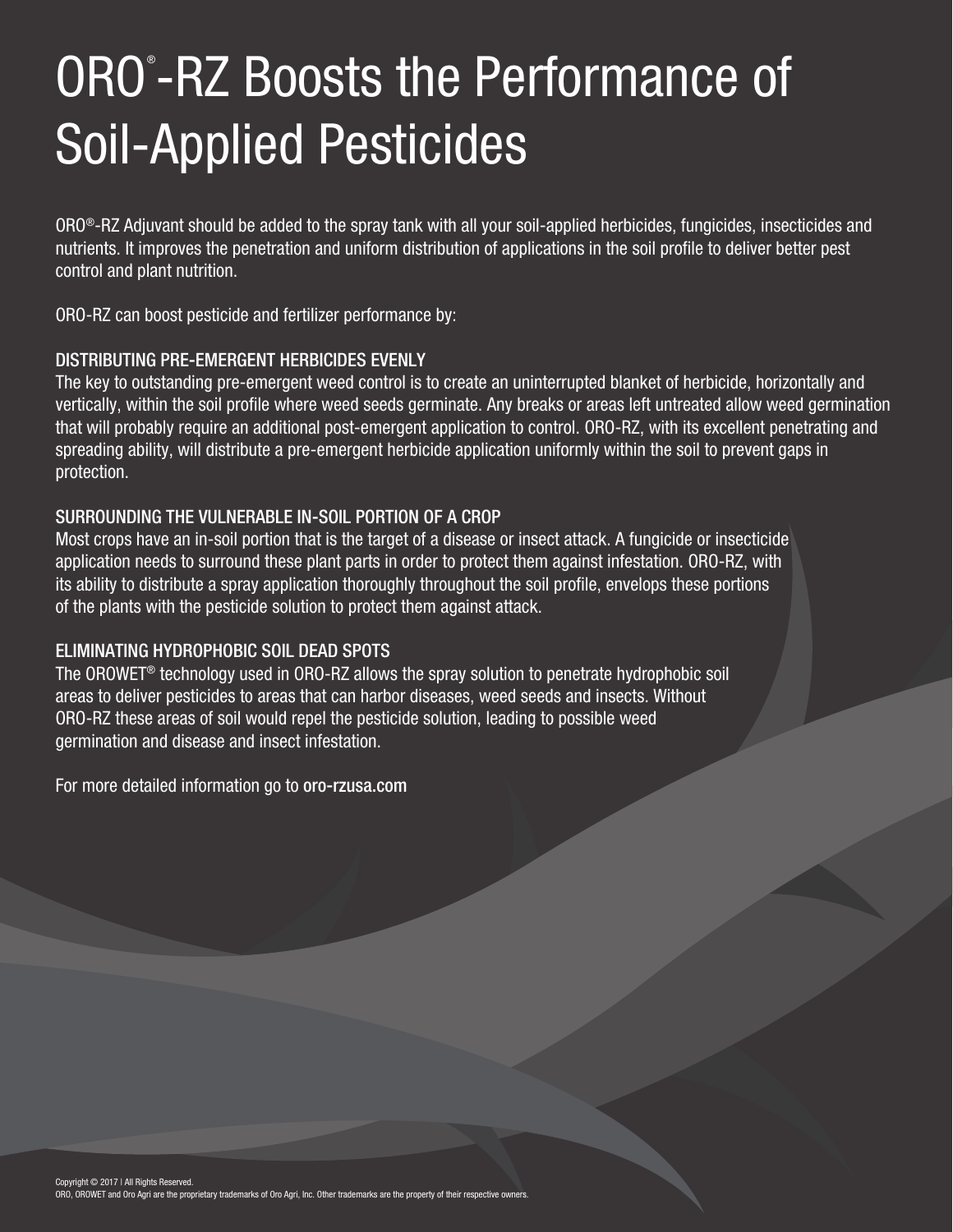# Disease Control: *Rhizoctonia* in potatoes

Fungicide treatments for controlling *Rhizoctonia* can be improved with the addition of ORO-RZ. Its excellent ability to penetrate even hydrophobic soils and uniformly distribute the fungicide within the soil profile will help surround the potato seed in a protective "blanket" to improve disease control.



*Rhizoctonia* Control (Stolons) with Quadris and Priaxor

## *Rhizoctonia* Control (Girdled Stolons) with Quadris and Priaxor

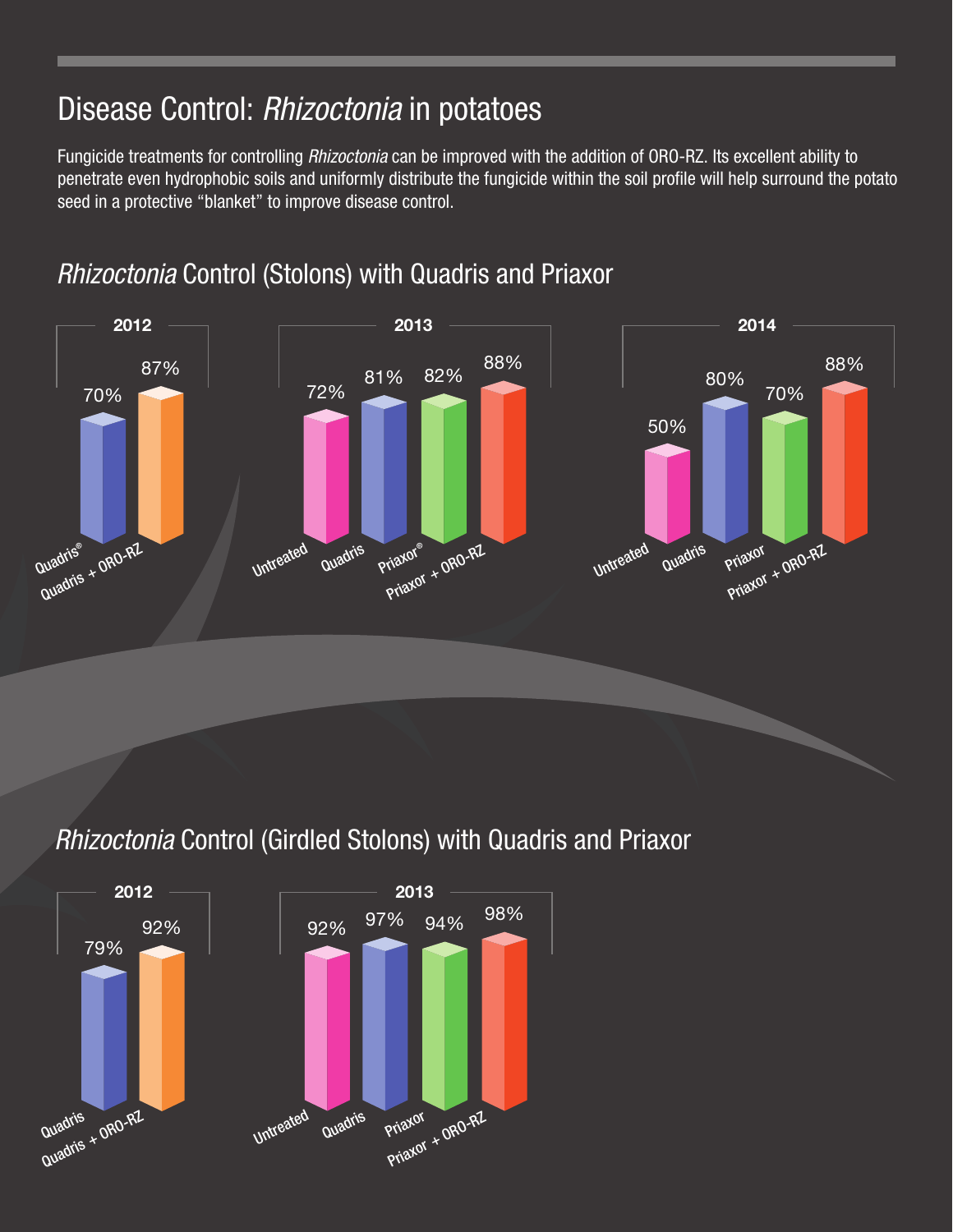#### Yield (cwt/acre) with Quadris, Priaxor and Moncut



#### ROI/Acre with Quadris, Priaxor and Moncut

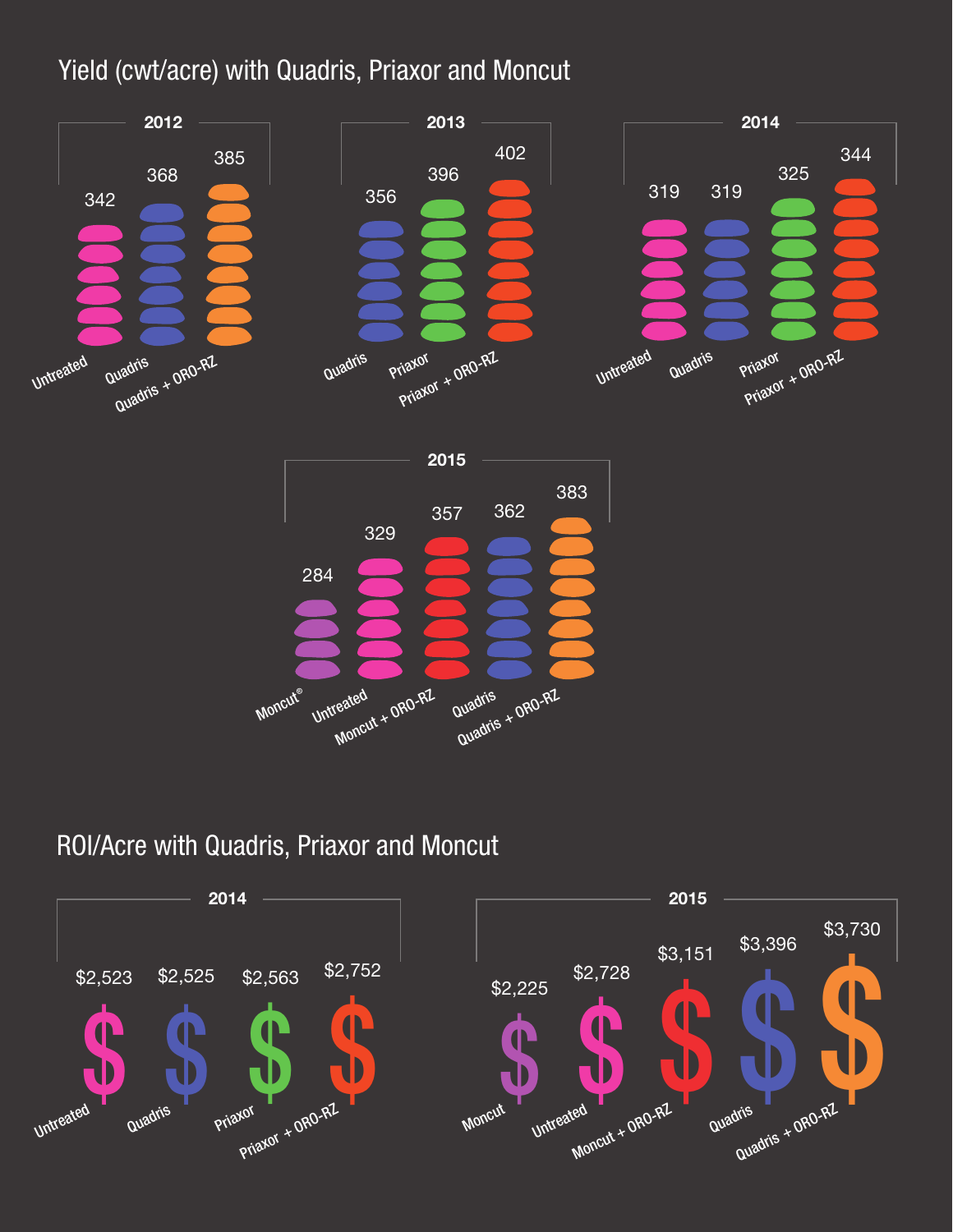# Weed Control: Broadleaf Weeds

Because broadleaf weed seeds are typically deeper in the soil profile than grass weed seeds a pre-emergent herbicide may not penetrate deep enough to be in close proximity to the seeds. Adding ORO-RZ to your pre-emergent herbicide application will help move the herbicide into the soil to maximize contact with germinating broadleaf seedlings.

#### Pre-Emergent Control of Broadleaf Weeds with Alion

Alion is a popular and effective pre-emergent herbicide used for grass and broadleaf weed control in tree nut, citrus, grapes and other tree fruit crops. In 2015, a third-party trial was conducted in an almond grove in Sanger, CA to determine the effect ORO-RZ has of the level of control of a wide variety of broadleaf weeds.



The ORO-RZ boosted the efficacy of Alion over 33% compared to the Alion treatment alone.

#### Pre-Emergent Control of Marestail

Marestail has become a serious problem in row crops throughout the country. Its development of resistance to post-emergent herbicides has researchers and Cooperative Extension specialists recommending growers implement a vigorous pre-emergent herbicide program to help control the weed and reduce the reliance on post-emergent treatments.

A challenge has been the early germination of marestail often does not allow a spring pre-emergent application to be made before planting. Looking for an alternative to a spring application, trials were conducted at a midwestern university to investigate a fall-applied, pre-emergent treatment. Applications, with and without ORO-RZ, were done post-harvest in the fall and soybeans were planted in the plots the following spring. Authority XL, an effective marestail pre-emergent herbicide was used in 2013-2014 and 2014-2015 trials. An alternative application of Sencor and Weedmaster (dicamba and 2,4 D) was also made in the 2014-2015 trials.

The addition of ORO-RZ significantly improved the control of marestail in all plots across all applications. The difference in weed control was visually evident throughout the growing season: from spring, not long after crop emergence; in-season; and at harvest.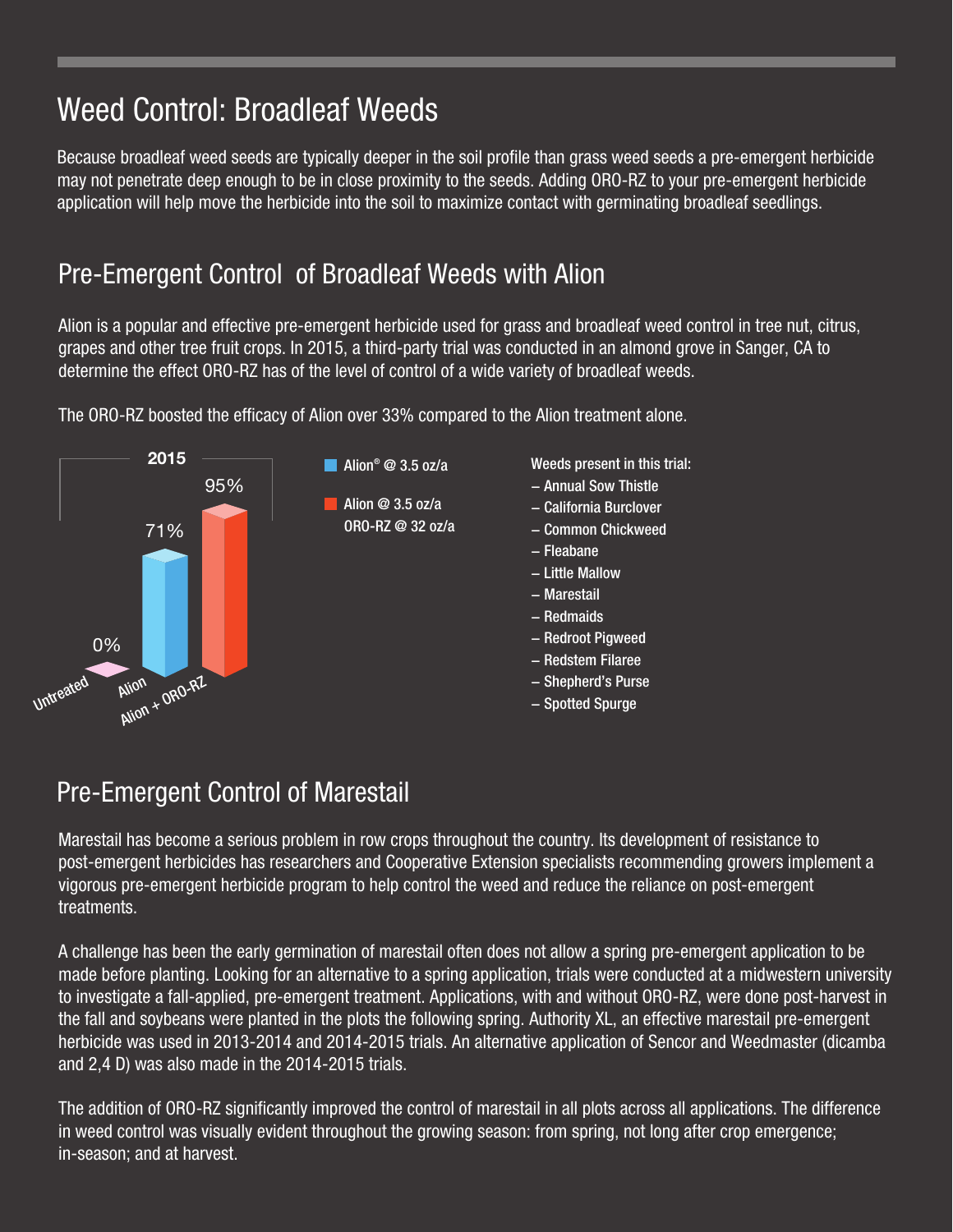## 2013 - 2014 Pre-Emergent Herbicide Control of Marestail



- Standard Application:
	- − Authority® XL @ 3 oz/a
	- − 2,4-D Ester @ 16 oz/a
	- − Roundup® PowerMax @ 22 oz/a
	- − N-PAK® AMS @ 48 oz/a
- Standard Application + ORO-RZ  $@$  16 oz/a









Standard Application June 12, 2014





Standard Application + ORO-RZ August 5, 2014



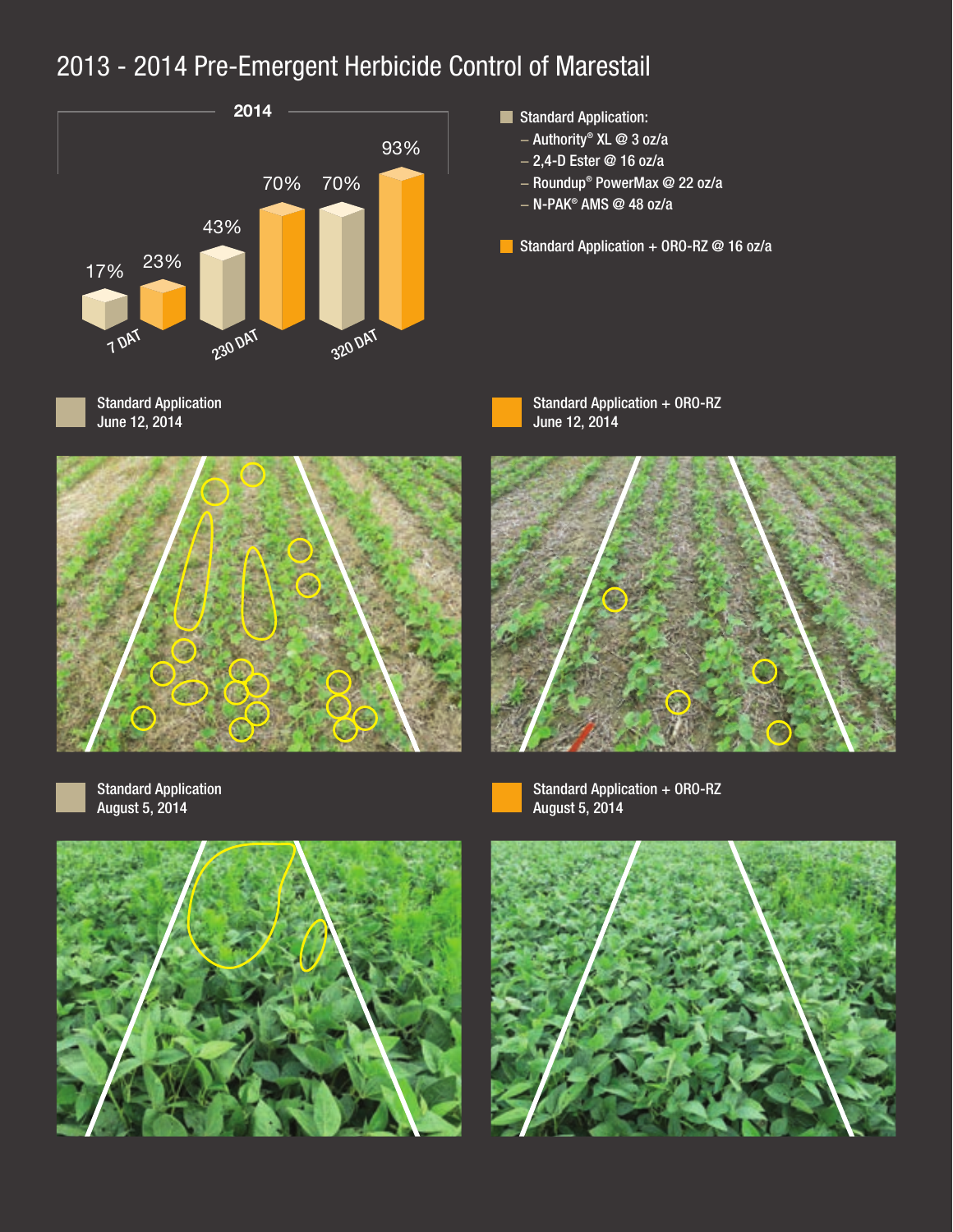#### 2014 - 2015 Pre-Emergent Herbicide Control of Marestail



- Standard Application:
	- − Authority XL @ 4 oz/a
	- − 2,4-D Ester @ 16 oz/a
	- − Roundup PowerMax @ 22 oz/a
- Standard Application + ORO-RZ  $@$  16 oz/a







Standard Application + ORO-RZ June 4, 2015





Standard Application July 21, 2015



Standard Application + ORO-RZ July 21, 2015